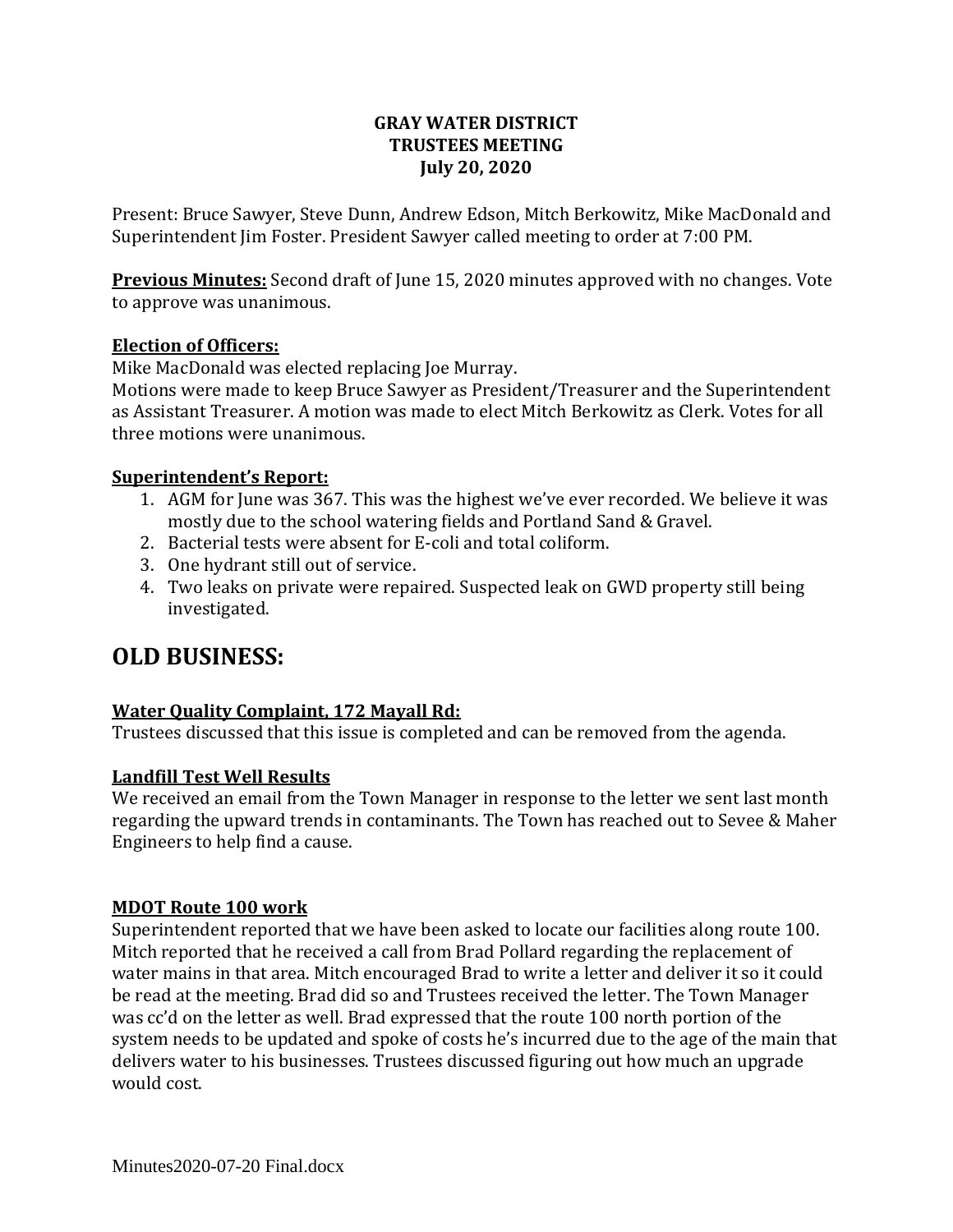**ACTION:** Mitch to speak to the town Manager regarding Brad's suggestions and write a response letter to Brad. Jim is to get a measurement on the section of main that needs replacing.

## **Rate Case:**

The public hearing was completed with only one customer in attendance. Cathy Robinson of Maine Rural Water Association (MRWA), on behalf of GWD, requested that the Public Utilities Commission (PUC) grant a limited waiver of Section 2, Chapter 69 of the Commission's Rules (Determination of Fire Protection Revenues for Water Utilities) and approve an effective date of October 1, 2020 for a 52.58% increase for its ratepayers and a 54% increase in revenues for public fire protection as outlined in its filing dated May 28, 2020. The Commission declined to act upon the request until the District make a filing addressing questions and concerns raised by the waiver request. Cathy provided a draft copy of answers the PUC's questions and requested the Trustees review her answers and add any appropriate information. Trustees found Cathy's answers satisfactory as is but did make one change. The date at which time we will bring fire protection charges to full revenue requirement was changed from 10/01/2021 to 01/01/2022. **ACTION:** Office Manager to relay change to Cathy.

## **SCADA Controls System:**

Trustees and Superintendent discussed that we do not now have remote access to alarms and pump controls for better response times. We will need internet installed in the generator building to accomplish this.

**Action:** Superintendent to get internet to the generator building.

#### **Sanitary Survey:**

Superintendent stated that there is nothing new to report on the 3 or 4 items left to address. Mike reported that some valves were exercised during the flushing that was done this past spring and that he's working on a plan to exercise all valves every other year. Three recommendations remain without specific deadline dates. The following list remains until completed:

- Master plan update-**ACTION:** Bruce to dust off existing draft Master Plan.
- Develop and implement valve exercise program.
- Wellhead protection plan-included in the Master Plan under Source Protection. Will be included in update. Comment: Source Protection is already in the draft Master Plan. This section can be edited and made available if necessary.

#### **North Raymond Road Project:**

Water main is installed. It was pressure tested and disinfected but did not pass the coliform test. The line was flushed and retested. We are waiting for those results. A trace wire was supposed to be buried with the pipe for the purpose of locating in the future. That wire broke off during installation resulting in about 2/3 (clarification is needed on this as the superintendent and trustee McDonald had differing reports) of the newly installed main having no trace wire. There will be additional cost to us due to the contractor using an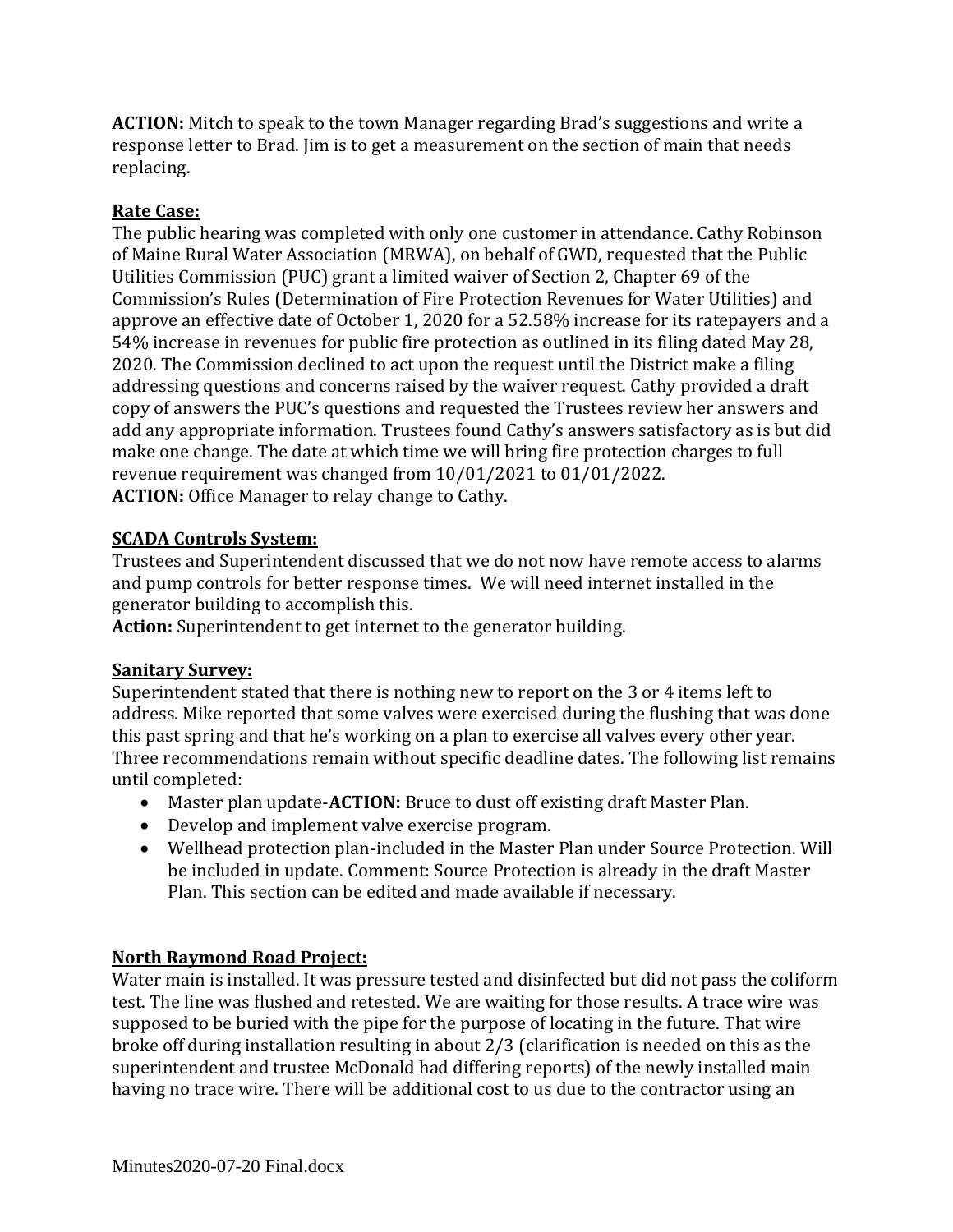additional 100' or so of poly pipe and because of the need to renew the service at Franks Garage. Also, the house directly across from where the Dry Mills store used to be is requesting a larger service. The contractor is working on a price for that.

# **PFAS Water Quality Testing:**

Trustees discussed that sampling will be done on an annual basis and test results will be posted to the website. The next testing will be in March of 2021. **ACTION:** Office Manager to set reminder for February 2021.

## **NOAA Request for Water Service:**

We forwarded the preliminary design proposal from Gorrill-Palmer to NOAA along with PUC template for water main extension contracts. Any further action will be based on NOAA response. Superintendent did contact Yarmouth Water District to determine if there are any issues regarding this project, there are none.

## **Request for Service, Valley High Rd:**

Resident has appealed U Maine Foundation's decision. We have not heard anything since. This item is complete and will be removed from the agenda unless/until it is reopened by the Valley High Rd resident.

# **Spring Salt Level Testing, Rt 26A:**

SME requested copies of the MSDS sheets for the road treatment chemicals being used by Public Works. Jim reported that the MSDS sheets were sent to SME but that he has not heard from them.

**ACTION:** Superintendent to check with SME to ensure the sheets were received. Last month the Superintendent was asked to inquire with Public Works regarding street sweeper wash down. He did speak to the director, Alec, and was told that it is not road salt that they are washing off, just dirt. They do this washing about twice per month. Trustees discussed whether there could be residual salt in the debris after winter that is being swept in the spring. Trustees decided that they would like Public Works to cease washing at the facilities at Shaker Rd for the time being until the ongoing salt study reveals information that tells us such washing is safe. They can wash down at the MDOT facility where they wash their trucks.

**ACTION:** Superintendent to relay that request to Alec.

# **Fire Department Antenna MOU:**

Town Manager is to take this issue to the Town Council, they are meeting tomorrow night. Joe Murray has offered to attend the meeting and speak for us. **ACTION:** Steve is to talk to Joe and let him know we'd like him to do that.

# **Status of Action Items From 6/15/2020 Executive Session:**

This item to be handled under New Business, item 1.

#### **Dry Mills Standpipe:**